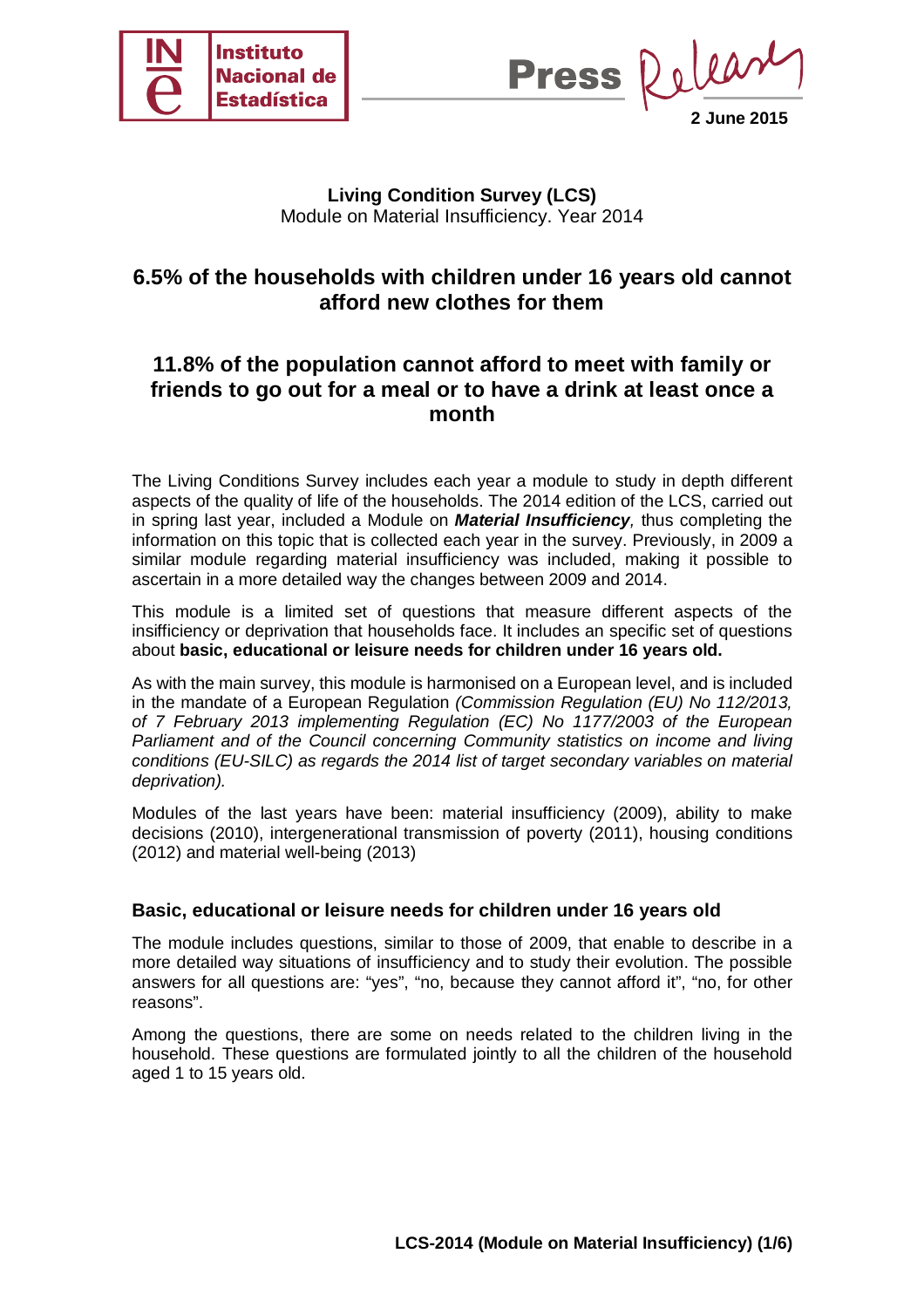Regarding basic needs, the percentage of households where the children cannot have new clothes increased from 3.8% in 2009 to 6.5% in 2014.

The percentages of households with food-deficit (eat fruit or vegetables daily and, at least, meat or fish every two days) have increased but are generally low.

Regarding educational or leisure needs, the percentage of children with insufficiency increased in all indicators investigated since 2009.

#### **Households with children that cannot afford different basic needs by household characteristics.**

**Percentages** 

|                                               | Have new<br>clothes |      | vegetables at<br>least once a day |      | Eat fresh fruit and Eat meat, chicken or<br>fish at least each two<br>days(2) |      |
|-----------------------------------------------|---------------------|------|-----------------------------------|------|-------------------------------------------------------------------------------|------|
|                                               | 2009                | 2014 | 2009                              | 2014 | 2009                                                                          | 2014 |
| <b>TOTAL</b>                                  | 3.8                 | 6.5  | 1.0                               | 1.2  | 0.7                                                                           | 2.5  |
| <b>INCOME</b>                                 |                     |      |                                   |      |                                                                               |      |
| 20% of the population with the lowest income  | 11.3                | 17.4 | 3.9                               | 4.3  | 2.3                                                                           | 7.0  |
| 20% of the population with the highest income | 0.0                 | 0.4  | 0.0                               | 0.0  | 0.0                                                                           | 0.0  |
| TYPE OF HOUSEHOLD                             |                     |      |                                   |      |                                                                               |      |
| An adult with only dependent children         | 2.6                 | 7.3  | 1.2                               | 1.6  | 0.7                                                                           | 3.4  |
| Two or more adults with dependent children    | 3.9                 | 6.4  | 1.0                               | 1.1  | 0.7                                                                           | 2.4  |
| NATIONALITY(1)                                |                     |      |                                   |      |                                                                               |      |
| Spanish                                       | 2.5                 | 5.5  | 0.3                               | 1.1  | 0.3                                                                           | 1.9  |
| Foreign national (European Union)             | 7.5                 | 6.5  | 4.6                               | 0.4  | 0.0                                                                           | 5.6  |
| Foreign national (Rest of the world)          | 10.8                | 18.7 | 4.4                               | 2.3  | 3.0                                                                           | 7.9  |
| $\cdots$<br>.                                 |                     |      |                                   |      |                                                                               |      |

(1) Responsible person of the household. See methodology

(2) Or its vegetarian equivalent

## **Households with children that cannot afford different educational or leisure needs by household characteristics.**

**Percentages** 

|                                                         | Have books<br>appropriate for<br>their age |      | Have outdoor<br>equipment of<br>leisure (bicycles,<br>skates, etc) |      | Having regular leisure<br>activities (sport, playing<br>an instrument, youth<br>organizations, etc.) |      | Afford to<br>celebrate special<br>occasions<br>(birthdays, etc.) |      |
|---------------------------------------------------------|--------------------------------------------|------|--------------------------------------------------------------------|------|------------------------------------------------------------------------------------------------------|------|------------------------------------------------------------------|------|
|                                                         | 2009                                       | 2014 | 2009                                                               | 2014 | 2009                                                                                                 | 2014 | 2009                                                             | 2014 |
| <b>TOTAL</b>                                            | 1.3                                        | 1.9  | 4.1                                                                | 4.9  | 5.5                                                                                                  | 11.3 | 6.5                                                              | 10.4 |
| <b>INCOME</b>                                           |                                            |      |                                                                    |      |                                                                                                      |      |                                                                  |      |
| 20% of the population with the lowest income            | 3.7                                        | 5.7  | 12.9                                                               | 14.2 | 13.2                                                                                                 | 27.9 | 15.5                                                             | 26.9 |
| 20% of the population with the highest income           | 0.0                                        | 0.0  | 0.0                                                                | 0.3  | 0.2                                                                                                  | 1.1  | 0.2                                                              | 0.9  |
| <b>TYPE OF HOUSEHOLD</b>                                |                                            |      |                                                                    |      |                                                                                                      |      |                                                                  |      |
| An adult with only dependent children                   | 1.5                                        | 0.7  | 5.9                                                                | 7.4  | 6.0                                                                                                  | 13.2 | 6.8                                                              | 13.7 |
| Two or more adults with dependent children              | 1.3                                        | 2.0  | 4.0                                                                | 4.6  | 5.4                                                                                                  | 11.1 | 6.5                                                              | 10.1 |
| NATIONALITY(1)                                          |                                            |      |                                                                    |      |                                                                                                      |      |                                                                  |      |
| Spanish                                                 | 0.5                                        | 1.3  | 2.3                                                                | 3.6  | 3.2                                                                                                  | 8.8  | 4.7                                                              | 8.2  |
| Foreign national (European Union)                       | 2.6                                        | 4.2  | 8.2                                                                | 6.5  | 8.9                                                                                                  | 22.1 | 7.2                                                              | 12.9 |
| Foreign national (Rest of the world)                    | 5.8                                        | 7.7  | 14.3                                                               | 18.6 | 18.3                                                                                                 | 34.8 | 18.8                                                             | 34.7 |
| (4) Despensible neves of the household. Can methodology |                                            |      |                                                                    |      |                                                                                                      |      |                                                                  |      |

(1) Responsible person of the household. See methodology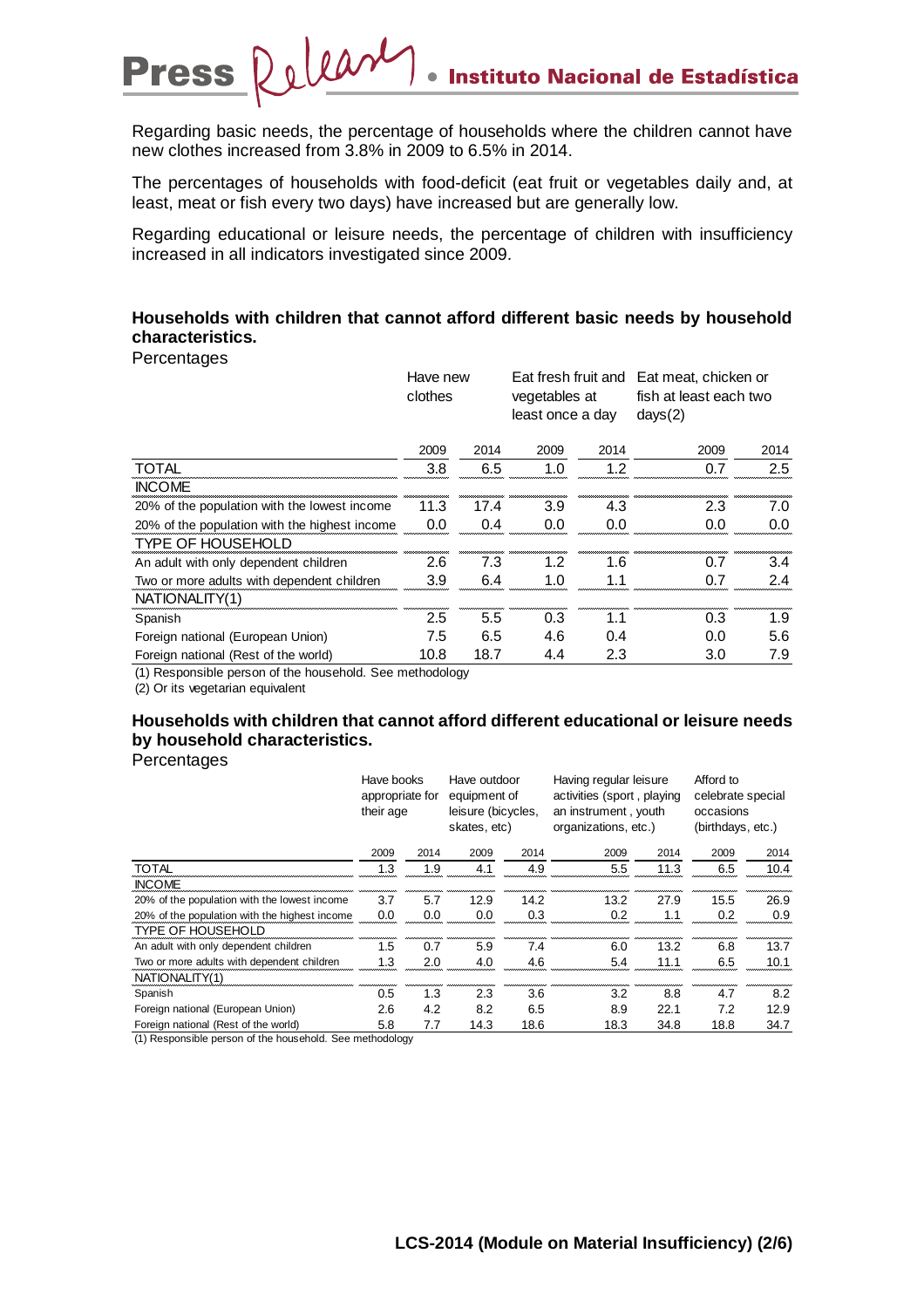#### **Adults that cannot afford to meet family or friends**

Dolear

**Press** 

Another variable analysed was adults (over 16 years old) that cannot afford to meet family or friends to go out for a meal or to have a drink at least once a month. Between 2009 and 2014, the percentage of persons has moved from 6.6% to 11.8%.

By age, the group aged 45 to 64 years old recorded the highest percentage, passing from 7.9% in 2009 to 15.3% in 2014.

Regarding the population with the lowest income, the percentage increased from 15.4% in 2009 to 29.5% in 2014.

**Persons (aged 16 or more years old) that cannot afford to meet friends or family to go out for a meal or to have a drink at least once a month Percentages** 

|                                               | 2009 | 2014 |
|-----------------------------------------------|------|------|
| <b>TOTAL</b>                                  | 6.6  | 11.8 |
| <b>AGE GROUP</b>                              |      |      |
| From 16 to 29 years old                       | 5.3  | 8.9  |
| From 30 to 44 years old                       | 6.0  | 11.5 |
| From 45 to 64 years old                       | 7.9  | 15.3 |
| 65 or more years old                          | 7.3  | 9.4  |
| <b>SEX</b>                                    |      |      |
| Male                                          | 6.3  | 11.3 |
| Female                                        | 7.0  | 12.3 |
| <b>INCOME PER CONSUMPTION UNIT</b>            |      |      |
| 20% of the population with the lowest income  | 15.4 | 29.5 |
| 20% of the population with the highest income | 0.9  | 1.8  |
| <b>TRAINING LEVEL</b>                         |      |      |
| Primary education or lower                    | 11.3 | 18.1 |
| First stage of secondary education            | 6.8  | 15.9 |
| Second stage of secondary education           | 4.7  | 9.7  |
| Higher education                              | 2.0  | 3.7  |
| RELATIONSHIP WITH THE ECONOMIC ACTIVITIES     |      |      |
| Employed                                      | 3.6  | 6.9  |
| Unemployed                                    | 14.4 | 26.3 |
| Retired                                       | 6.9  | 8.7  |
| Other inactive population                     | 8.5  | 12.8 |
| <b>NATIONALITY</b>                            |      |      |
| Spanish                                       | 5.7  | 10.6 |
| Foreign national (European Union)             | 8.3  | 20.6 |
| Foreign national (Rest of the world)          | 17.6 | 27.8 |
|                                               |      |      |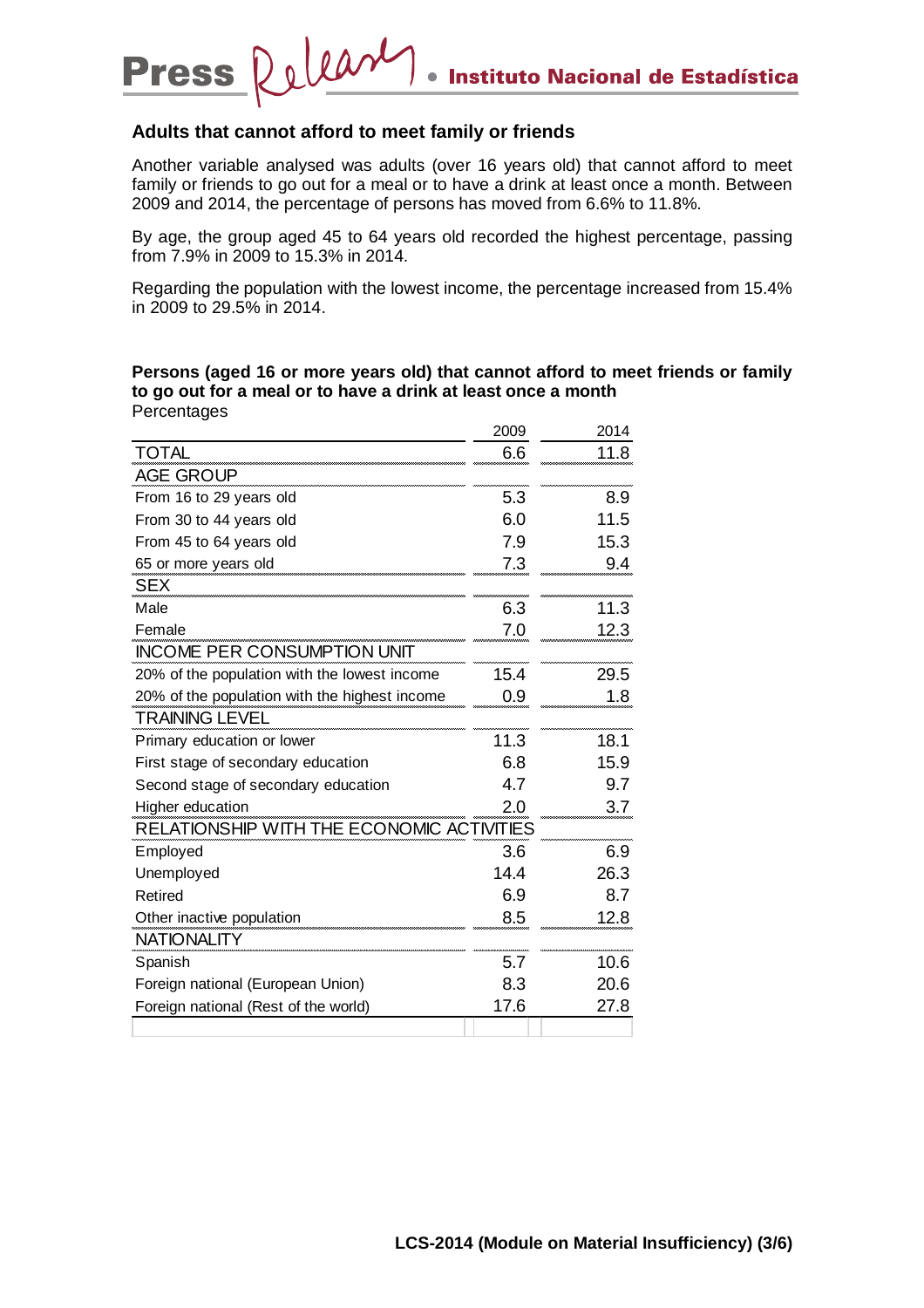#### Dolear **Press** Instituto Nacional de Estadística  $\bullet$

### **Adults that cannot afford to spend a little amount of money for themselves**

The question: *"¿Do you spend a little amount of money for yourself each week?"* was included in the module. In 2014, 16.9% of the adults confirmed that they could not afford it, as compared to 10.7% in 2009.

Regarding the relationship with the economic activity, 35.6% of unemployed people confirmed that they could not afford these expenses, as compared to 10.6% of employed people.

#### **Persons (16 or more years old) that cannot spend a little amount of money for themselves each week Percentages**

|                                               | 2009 | 2014 |
|-----------------------------------------------|------|------|
| <b>TOTAL</b>                                  | 10.7 | 16.9 |
| <b>AGE GROUP</b>                              |      |      |
| From 16 to 29 years old                       | 9.3  | 14.8 |
| From 30 to 44 years old                       | 11.4 | 18.5 |
| From 45 to 64 years old                       | 11.3 | 18.9 |
| 65 or more years old                          | 10.2 | 13.6 |
| <b>SEX</b>                                    |      |      |
| Male                                          | 8.9  | 15.1 |
| Female                                        | 12.4 | 18.7 |
| <b>INCOME FOR CONSUMPTION UNIT</b>            |      |      |
| 20% of the population with the lowest income  | 22.6 | 38.7 |
| 20% of the population with the highest income | 2.0  | 3.9  |
| <b>TRAINING LEVEL</b>                         |      |      |
| Primary education or lower                    | 15.9 | 24.3 |
| First stage of secondary education            | 12.4 | 20.8 |
| Second stage of secondary education           | 8.4  | 15.4 |
| Higher education                              | 4.4  | 7.5  |
| RELATIONSHIP WITH THE ECONOMIC ACTIVITIES     |      |      |
| Employed                                      | 7.0  | 10.6 |
| Unemployed                                    | 23.2 | 35.6 |
| <b>Retired</b>                                | 8.4  | 11.1 |
| Other inactive population                     | 13.3 | 19.3 |
| <b>NATIONALITY</b>                            |      |      |
| Spanish                                       | 9.1  | 15.4 |
| Foreign national (European Union)             | 14.3 | 25.2 |
| Foreign national (Rest of the world)          | 28.0 | 38.8 |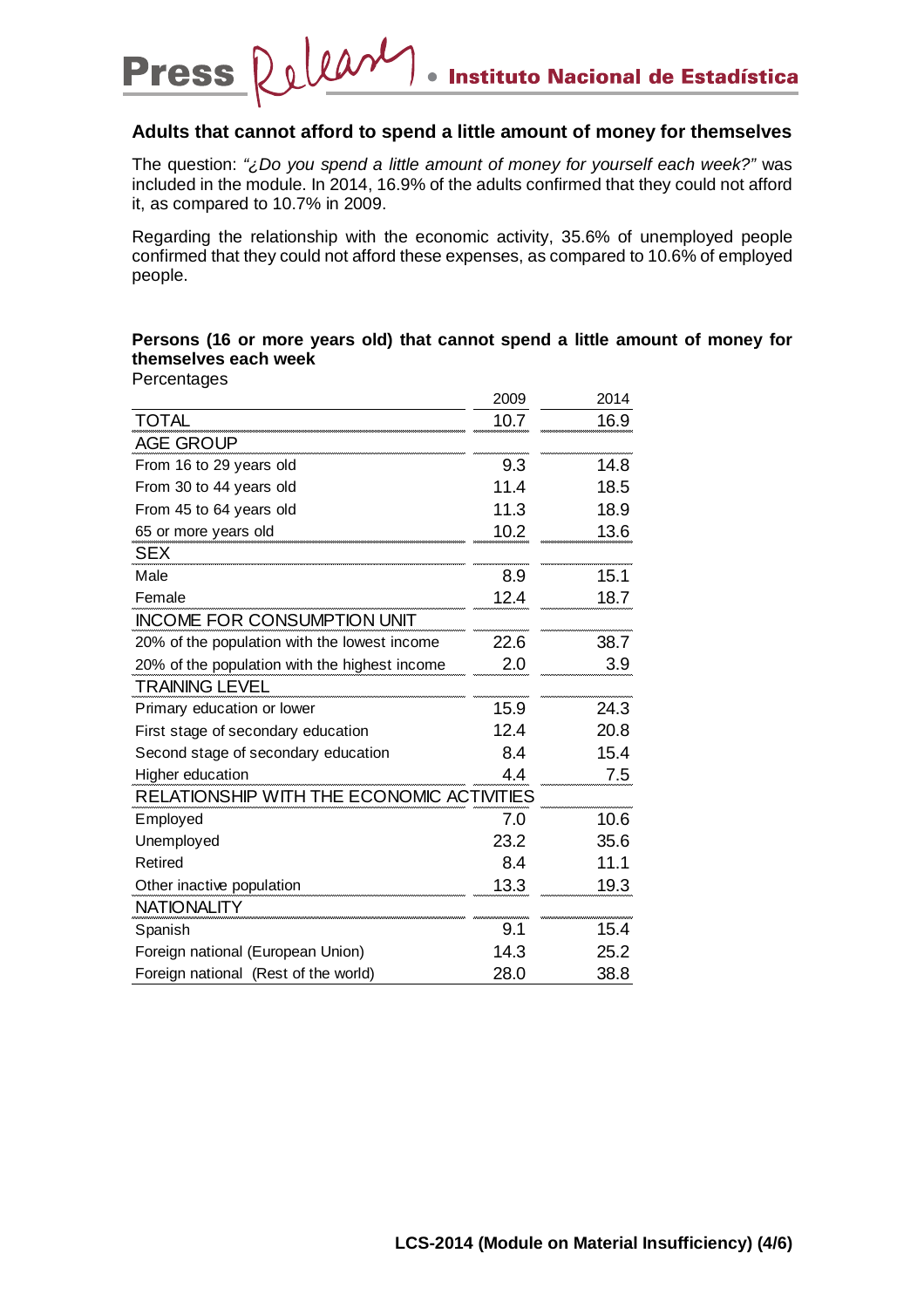#### Dolear **Press** Instituto Nacional de Estadística  $\bullet$

### **Households that cannot afford to change the furniture.**

In 2014, 41.3% of the households confirmed that could not afford to change battered or old furniture, as compared to 36.8% in 2009.

|                                               | 2009 | 2014 |
|-----------------------------------------------|------|------|
| <b>TOTAL</b>                                  | 36.8 | 41.3 |
| AGE GROUP (1)                                 |      |      |
| From 16 to 29 years old                       | 38.6 | 37.0 |
| From 30 to 44 years old                       | 36.4 | 40.8 |
| From 45 to 64 years old                       | 36.7 | 44.0 |
| 65 or more years old                          | 36.9 | 38.8 |
| <b>SEX (1)</b>                                |      |      |
| Male                                          | 34.0 | 38.5 |
| Female                                        | 40.9 | 45.4 |
| INCOME PER CONSUMPTION UNIT                   |      |      |
| 20% of the population with the lowest income  | 58.6 | 69.4 |
| 20% of the population with the highest income | 11.8 | 13.6 |
| <b>NATIONALITY</b>                            |      |      |
| Spanish                                       | 35.0 | 40.0 |
| Foreign national (European Union)             | 39.0 | 51.8 |
| Foreign national (Rest of the world)          | 60.5 | 60.0 |

#### **Households that cannot afford to change battered or old furniture Percentage**

(1) Responsible person of the household. See methodology

By age, the percentage of households that cannot afford to change their battered or old furniture fluctuated between 37.0% in the group aged 16 to 29 years old and 44.0% in the group aged 45 to 64 years old.

Concerning income, almost 7 out of 10 households with the lowest income could not afford to change battered or old furniture.